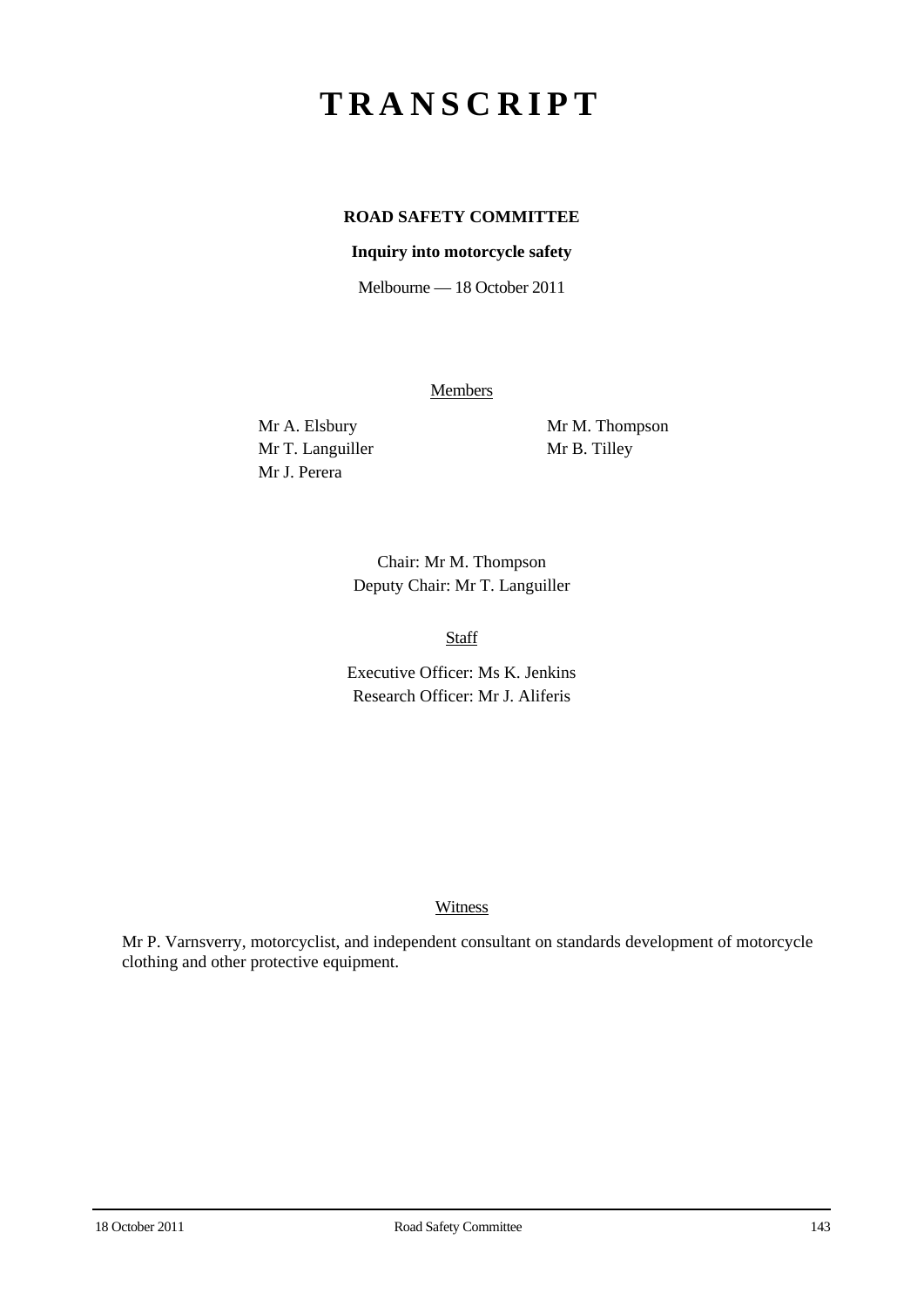**The CHAIR** — I welcome the committee's next witness, Mr Paul Varnsverry. I will just go through the protocol and inform you that your statements here today have the benefit of parliamentary privilege and will be recorded by Hansard. There will be no independent recording of statements made today. The committee is the beneficiary of 68 submissions to date, and we have had the opportunity to ask further questions as to many of those.

We understand in your case. Paul, you have been in Australia and serendipitously you have the opportunity to be before us today. We are very grateful for your time. It may be helpful if you just give a brief summation of your expertise in the field before moving through your submission, following which we would be pleased to ask a number of questions.

**Mr VARNSVERRY** — Okay. That is all covered in my submission, Chair. I would like to say I am grateful for the opportunity to address this committee. I have prepared a written statement, and while that is running there is some video footage of essentially the history of the standards of motorcycle clothing, from initial research through to the tests that I have conducted in Europe in these days.

### **Video shown.**

**Mr VARNSVERRY** — My name is Paul Varnsverry. I am a lifelong motorcyclist. Between 1983 and 1993 I was the owner of one of the United Kingdom's leading manufacturers of protective clothing for motorcyclists. Since 1996 I have operated as an independent technical consultant and adviser to industry and institutional organisations, as an expert witness and a published author and speaker on standards development for motorcycle clothing and other forms of protective clothing and equipment. Commercially I assist manufacturers with design, development, prototyping, testing, certification and verification of protective clothing and equipment.

I am currently assisting the Transport Accident Commission here in Victoria with a work program focused on delivering at its conclusion better information to motorcyclists regarding the status and the merits of competing products in the marketplace. I am also engaged in a similar project which the George Institute in Sydney is administering on behalf of the Motor Accidents Authority of New South Wales. These work programs are continuations and intensifications of activities in Australia in which I have been involved since 2003.

With regard to my pro bono activities, I am the British Standards Institution's principal technical expert on motorcyclists protective clothing. I was privileged to be appointed the leader of the project group responsible for finalising European standards EN 13595 parts 1 to 4. I advise the Association of Chief Police Officers of England and Wales working group on protective clothing for police motorcyclists.

I have previously chaired the European standards committee for sports protection and retain the chair of the British Standards committee responsible for standards covering riot protection, including ballistic and stab protection, worn by the police and other peacekeeping forces.

I have been involved in the development of standards for motorcyclists' protective clothing since 1984, initially working with colleagues to develop technical regulations for the governing body for motorcycle sport in the United Kingdom; then as a member of both the British and European standards committees, forming their standards for motorcyclists' protective clothing. My belief has always been that the motorcycling consumer should be provided with independent guidance which will enable them to understand the differences between competing products in the marketplace.

Standards are just one mechanism by which this might be achieved. There are in total nine European standards, prepared under a mandate issued by the European Commission, covering motorcyclists protective clothing and equipment, consisting of limb protectors, back protectors, jackets, trousers and one and two-piece suits, gloves, boots, and stone shields. Two further standards are under preparation.

Products meeting these standards carry a presumption of conformity with the requirements of European legislation covering personal protective equipment. The limb protector and back protector standards, EN 1621-1 and EN 1621-2 respectively, assess the impact energy attenuation of components and materials when a mass is dropped onto the test sample, such that it is impacted with a specified force. Two further parts of the EN 1621 series of standards, covering chest protection and inflatable body protectors, are currently under development. The EN 1621 standards for impact protectors and back protectors have, in my view, become established as the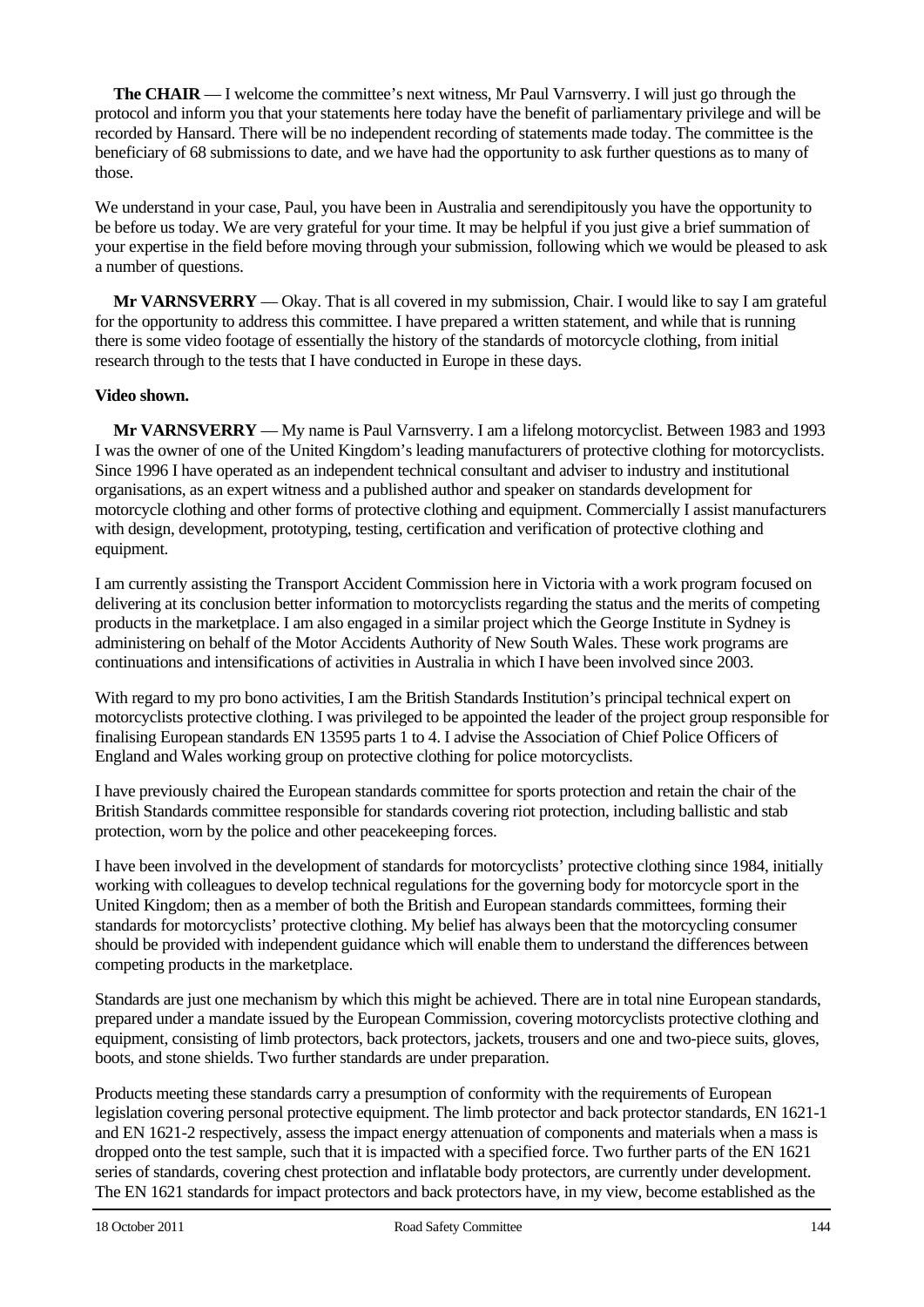de facto international standards for these products. Impact protection conforming to these standards is being marketed across the globe and is available in stores here in Melbourne.

The European standard for motorcyclists protective clothing, EN 13595, has its foundations in research produced by Dr Roderick Woods of Cambridge University and has been peer reviewed by the American Society for Testing and Materials. This standard assesses the critical characteristics for motorcyclists garments, including impact abrasion protection and burst strength of seams and fasteners. So far as I have been able to identify to date, somewhere between 22 and 25 companies have secured approval for their garments against the requirements of EN 13595. This list includes a Melbourne-based manufacturer of motorcyclists protective clothing. I am aware that there are other manufacturers or distributors who are either presently engaged in their own testing and approval projects or are seriously contemplating them.

The glove and footwear standards, EN 13594 and EN 13634 respectively, follow similar assessment procedures and tests to those for garments. Boots conforming to EN 13634 are readily available and on sale here in Melbourne. Finally, EN 14021 is a standard which specifies stone shields for off-road motorcycling.

The European standards have been welcomed by individual motorcyclists, riders groups and sections of the motorcycle industry here in Australia and have been referenced in research which has been published by Dr Liz de Rome, who I understand will be addressing this committee at a future date.

From my meetings and conversations with members of all interest groups, including numerous conversations during the course of last weekend, when I attended the Australian Motorcycle Grand Prix, I am aware of their support for establishing a committee under the auspices of Standards Australia to investigate how the European standards might be fast-tracked into Australian standards. Furthermore, at least two Australian test facilities are drawing up business cases for manufacturing test apparatus to the specifications set out in the European standards, ready to respond to any demands placed on them to service product development projects from industry, as well as supporting a star-rating scheme such as it is expected may result from the conclusions of the TAC and MAA projects. I would therefore respectfully suggest that this committee give consideration to writing formally to the chairman or CEO of Standards Australia, requesting that the formation of such a committee is instigated as a matter of priority.

The provision of information with approved products to explain how they have been tested to a standard varies enormously and it might not always provide the type or extent of information a consumer needs in order to make an informed purchase. This would appear to run counter to the objectives of the Competition and Consumer Act 2010. Where motorcyclists' clothing is concerned, a star-rating system with the standards at its heart offers the opportunity to present the motorcycling consumer with details of the protective performance of clothing in tests, along with other key aspects which might influence a motorcyclist's decision. The Peter Vulcan Award-winning research paper, *Are Stars Better Than Standards?*, sets out an approach which would achieve this. It is hoped that, through direct consultation with riders, the work programs which the TAC and MAA are presently engaged in will endeavour to identify what that additional information could consist of.

In the invitation I received to address the committee, I was asked to share my views on the issue of whether there should be a legislative requirement for motorcyclists to wear protective clothing. I support encouraging motorcyclists to wear protective clothing through the provision of information, and not imposition by compulsion. Newcomers to motorcycling may require education about why they should wear protective clothing, combined with guidance on how to identify suitable products. I am aware that this is being done through a TAC advertising campaign. The motorcycle industry and the media also have a role to play, but the messages from all concerned must be consistent. A further incentive for motorcyclists to wear clothing which has been independently verified as a suitable safety product might be achieved by removing GST from the retail price.

The good work performed during the past eight years by interested parties here in Australia has created an environment of positive and constructive collaboration towards improving standards of clothing and providing the consumer with good advice. This has been confirmed in my conversation with members of all interest groups. Talk of compulsion creates the risk of a significant and potentially irretrievable retrograde situation, where that goodwill would evaporate and the consequence would be confrontation.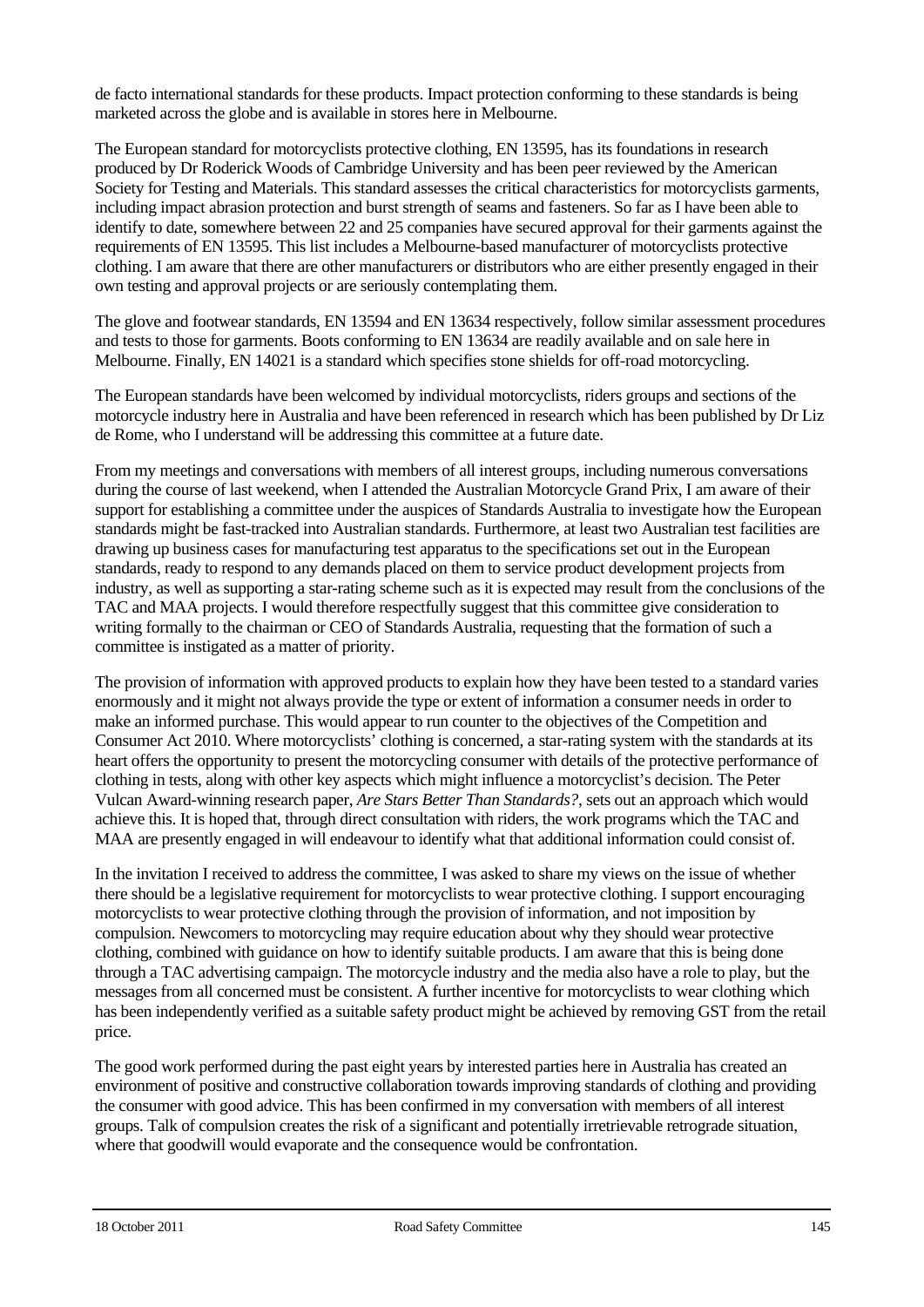The European legislation defines what constitutes protective clothing, but the reality is that often it can be extremely difficult and sometimes impossible for even the expert eye to differentiate between protective and other clothing without resorting to destructive inspection and laboratory analysis. I suspect that the relevant authorities would experience even greater difficulties in recognising the differences in, for example, a roadside check. Consequently any talk at this time of compulsion would, in my opinion, be seriously premature, highly counterproductive and immensely damaging. The ducks are not even swimming on the pond; even less are they ready to be lined up. Quite frankly, if there is anything that will undo all the progress of the past eight years, it is injudicious suggestions of compulsion.

In conclusion, my recommendation to this committee is that it support the excellent work which has been conducted uniquely and is continuing in Victoria through the TAC and note the parallel MAA initiative in New South Wales, in respect of both of which I should perhaps mention my involvement. A star-rating system founded on Australian standards which replicate the European standards should continue to be pursued, I trust with the endorsement and support of this committee and its members. Please nurture the goodwill from industry and riders towards making improvements in rider safety by ensuring that they are fully engaged in the process and their views and experience are listened to. Thank you once again for providing me with this opportunity and privilege to address this committee.

**The CHAIR** — Thank you very much, Paul. Are you a motorcycle rider yourself?

**Mr VARNSVERRY** — I am so, lifelong.

**The CHAIR** — If you were to advise motorcyclists to wear three pieces of protective clothing, what would they be?

**Mr VARNSVERRY** — If we take out the helmet — the helmet is a mandatory requirement in most countries, so that is a given — everything else: a suit, either one-piece, two-piece or jacket and trousers; and boots and gloves, which should be sturdy and robust.

**Mr LANGUILLER** — What about boots?

**Mr VARNSVERRY** — Yes, boots are included.

**Mr LANGUILLER** — We talked about scooters and mopeds and so on and so forth. Would you include in your recommendations that group of riders? It appears that they might be different, with speed and size ccs — and so on.

**Mr VARNSVERRY** — In which case the demands placed on the clothing and then the rigours of the test would reflect that particular level of risk, as they already do in the European standard. The European standard has two levels of performance, level 1 and level 2. Level 1 may be appropriate for scooter riders at low urban speeds; level 2 would perhaps be for riders out on the highways.

**The CHAIR** — We have just partially observed a presentation of stress testing of particular products and materials. Could you verbally take us through some of the chief observations that you would make in relation to that material?

**Mr VARNSVERRY** — Yes. The initial test you saw with the mannequin being dropped from the back of a moving vehicle — that coverage was Dr Woods's initial tests on the disused runway to assess the different characteristics of clothing commonly used by motorcyclists. Some clothing, as you would have seen from some of the video footage, did not fare too well in that test. It was completely destroyed; it suffered catastrophic failure. But from those tests it was possible to identify clothing which would potentially protect in an impact with and a slide along the road surface and that which might not. From that situation it was necessary to bring the testing indoors to have repeatable, consistent laboratory testing free of the inconsistencies or variations in temperature, humidity and conditions of the road surface.

That takes us on to the further footage in the video, which was the indoor test — the Cambridge machine, which is a moving abrasive belt. The sample is mounted onto a holder and dropped onto the moving belt. A start wire is cut, which starts a timer. When the sample is abraded through, a stop wire is cut, which is located behind the sample. That gives you a reference for the abrasion resistance in terms of that particular material construction.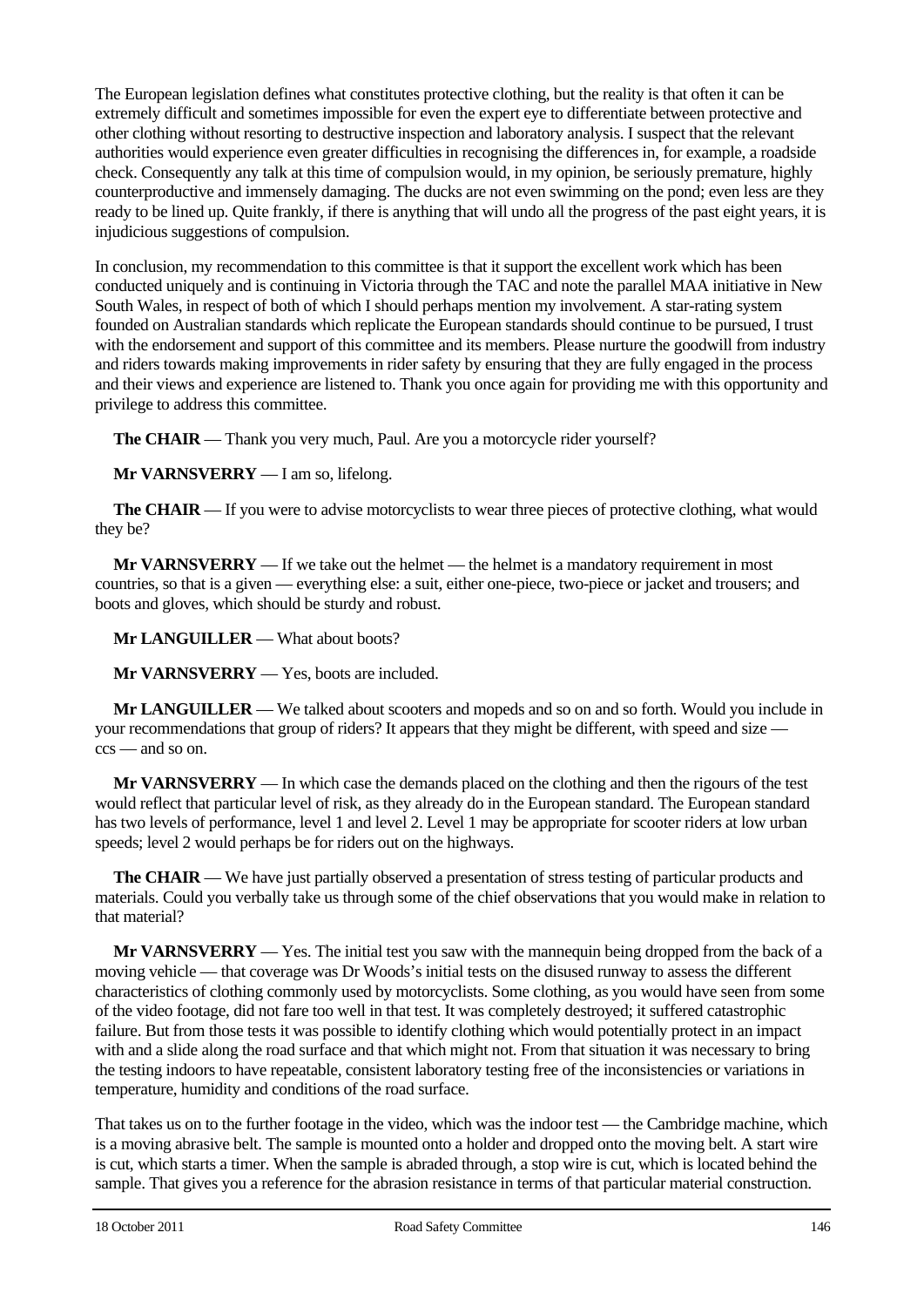The other test we saw was the burst test. It is an international standard device, slightly modified to deal with the thicknesses present in some motorcycle clothing. The sample is locked securely in place. Water is pumped behind the sample so it distends into the airspace in the chamber. The pressure is recorded at which the seam or material or the zip fails. That is the other essential test I referenced in my statement. There are a number of other tests as well, but those are the key ones that you observed in the video footage.

**The CHAIR** — Earlier today Mr Elsbury pointed out that the fashion colours for motorcycle equipment range extensively between grey and black. I was just wondering, in terms of the European experience, what colours are being put out into the marketplace that might have higher levels of visibility?

**Mr VARNSVERRY** — Every colour imaginable. There are riders who choose black for personal choice or for fashion reasons or because it is what they have always worn or for practicality, and there are riders who are wearing multicoloured suits. All of them are being catered for, and it is their choice what they choose to wear.

**The CHAIR** — In volume of sales or the take-up by, for example, bike riders, Melbourne has the imported colours from Italy, pretty much. That culture has not traversed to the motorcycling fraternity at present. Are there are some drivers who are conscious of the colour that they have on the road, and therefore there is a high take-up in percentage terms?

**Mr VARNSVERRY** — I think, again, individuals will have individual reasons for picking a particular style and colour scheme of garment. It may even just come down to that being the suit that fits them best when they are in the shop, and they are prepared to maybe tolerate the colour scheme. It may not be their first choice, but they are happy with the garment. All these variables are there in the purchasing environment. People will either match the bike or they will go for practicality. Someone whose bike has a component of black in its colour scheme may feel that a black suit, as well as matching the bike, also offers that practicality. There is no simple answer to your question; I cannot give you that, because I do not believe it exists. There are too many variables out there.

**Mr ELSBURY** — I was just wondering also, with regard to the garments that people use on their bikes, whether or not you believe a fluorescent or reflective material would be of any benefit whatsoever for the safety of a rider?

**Mr VARNSVERRY** — I cannot quote the research, because I am a practitioner rather than an academic, but I can certainly point to people who have worn fluorescent clothing and have still had near misses or actual accidents. It is not infallible. I think that is the key phrase: 'not infallible'. There is possibly a better chance of being seen, but that counts on the driver looking in the first place, and I refer to the previous speaker. That is not always the experience.

**Mr ELSBURY** — So, should I go on a bike, it does not matter whether I have a hot pink leather jacket —

**The CHAIR** — I think it would, actually!

**Mr ELSBURY** — It would not be that much of an advantage to have a different colour. That is what I am saying.

**Mr VARNSVERRY** — Depending on how much of an exhibitionist you want to be, I am sure — —

**Mr ELSBURY** — Well, it is definitely not going to be red, Telmo!

**Mr VARNSVERRY** — There may well come a point where everyone would stop and stare, and other drivers would be having collisions because they were not paying attention to where they were going, but, again, there are studies which I do not have information about stored in my head or available to me. I am sure you can find people far better versed than I am in that particular area who can give you data. All I can talk about is what I see out on the highways in the UK and what I have seen in stores here. I am looking at how it performs as much as how it looks.

**Mr PERERA** — If we want to get a view on modern protective gear with the latest designs, where should we look?

—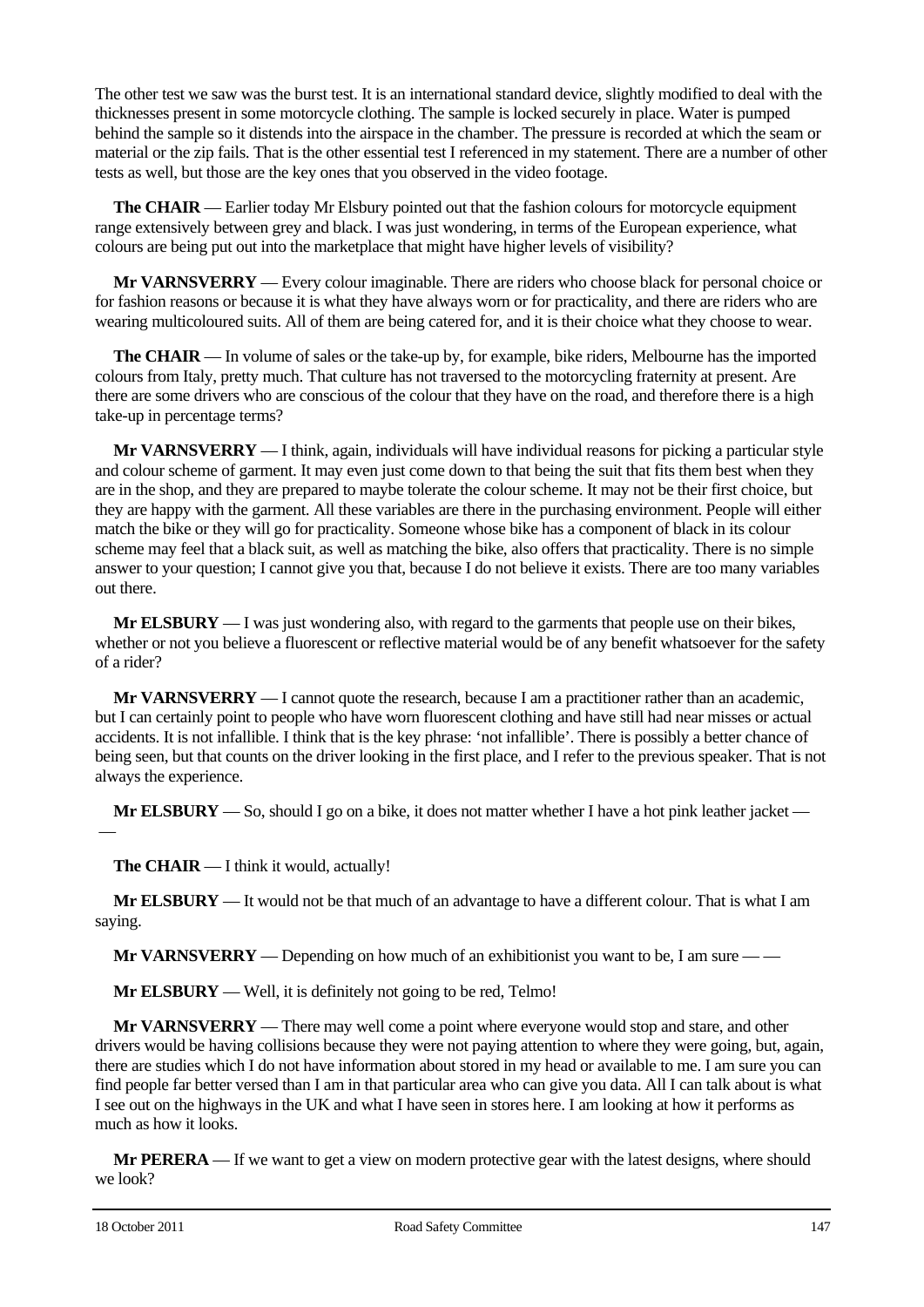**Mr VARNSVERRY** — Every manufacturer's website. A lot of the clothing that is imported into Australia comes from European manufacturers. It is not always made in Europe; it is sometimes made quite a lot closer to here. On their website you will find their designs. The Italians have a real flair for producing outlandish, garish, adventurous — however your tastes are — designs. They really do. There are a lot of other companies around the world that produce more rudimentary designs and cater for a particular market. Not everyone wants to wear those particular race-replica suits, shall we say. Other people want something that fits in more with general road riding, but the choices are out there.

**Mr TILLEY** — Paul, thank you for giving us your time.

**Mr VARNSVERRY** — You are welcome.

**Mr TILLEY** — I try not to close my eyes with some of the comments of my colleague up there about how some clothing might look. Can you advise the committee about some of the clothing available that equals the British standard? I really have no idea. Is it something like a denim fabric that has something woven into it which fits that or is it all leather?

**Mr VARNSVERRY** — Firstly, it is a European standard rather than just a purely British standard. There are many different types of clothing that have been put through the tests. In the early days it was all leather clothing, largely driven by the procurement process for the police but also taken up by a number of civilian riders as well who wanted to buy clothing made to a standard, which was available for the first time. There has been a lot of work put into developing textiles solutions that defeat European standards tests, and when I say 'defeat' I mean 'pass'. I have worked on a number of them. I have worked on single-layer, multilayer and aramid-reinforced denim solutions. There are four different textiles solutions to meet the requirements of the standard. The standard will test whether clothing passes the standard — whether it is safe clothing to wear on motorcycles in the event of an accident. It does not discriminate between leather or textile or what the textile is.

**Mr TILLEY** — Thanks, Paul. Just as a supplementary on that, do you have any views, in terms of injury reduction, on airbag suits, such as the D-air suit made by Dainese?

**Mr VARNSVERRY** — I do not think there is enough of a take-up of that product yet. I do not believe there is a sufficient number on the market for any meaningful data to come out of it. That much I will say; I am not a researcher and academic in that respect, but instinctively I feel that that is the answer. It is too early days. That product has been in development for years and years, and I have not seen any significant number on the road. In fact I do not know anyone who owns one.

**Mr LANGUILLER** — Why do you think that is?

**Mr VARNSVERRY** — It could be a number of factors. I do not even know if it is commercially available — I will be honest with you. I have seen a derivation of it used on the MotoGP rider suits to reduce and prevent damage to the clavicle — the collarbone. I have seen inflatable back protectors. I actually work on inflatable body protectors for horseriders, but in terms of motorcycling it is not a product that so far has made any significant — no pun intended — impact that I am aware of.

**The CHAIR** — A number of our witnesses this afternoon have commented upon the desirability of there being no mandatory clothing scheme, so to speak. We will be taking evidence from a surgeon shortly. I am not sure what his perspective might be in relation to the other end. Are you able to anticipate what a road trauma surgeon's view on clothing may be?

**Mr VARNSVERRY** — In my work on standards I get to speak to a number of surgeons as well as racetrack doctors. I work with them on the standards committee for motorcyclists clothing. I am sure they would say they would like to prevent every single injury that occurs. That would be their ultimate objective, but I think if they are realistic and pragmatic they will accept that that is never going to happen.

I am sure we have all heard about the seemingly innocuous incident that occurred that resulted in a fatality. How did that happen? There was not a mark on him. Then we have seen the wrecked vehicle, completely totalled, that has rolled several times and someone walks away unscathed. Real-world accidents are chaotic and unpredictable, and I think if you start striving to achieve the ultimate, you let the best be the enemy of the good. I think we have to sit back and take a common-sense view. We can actually, with protective clothing, reduce or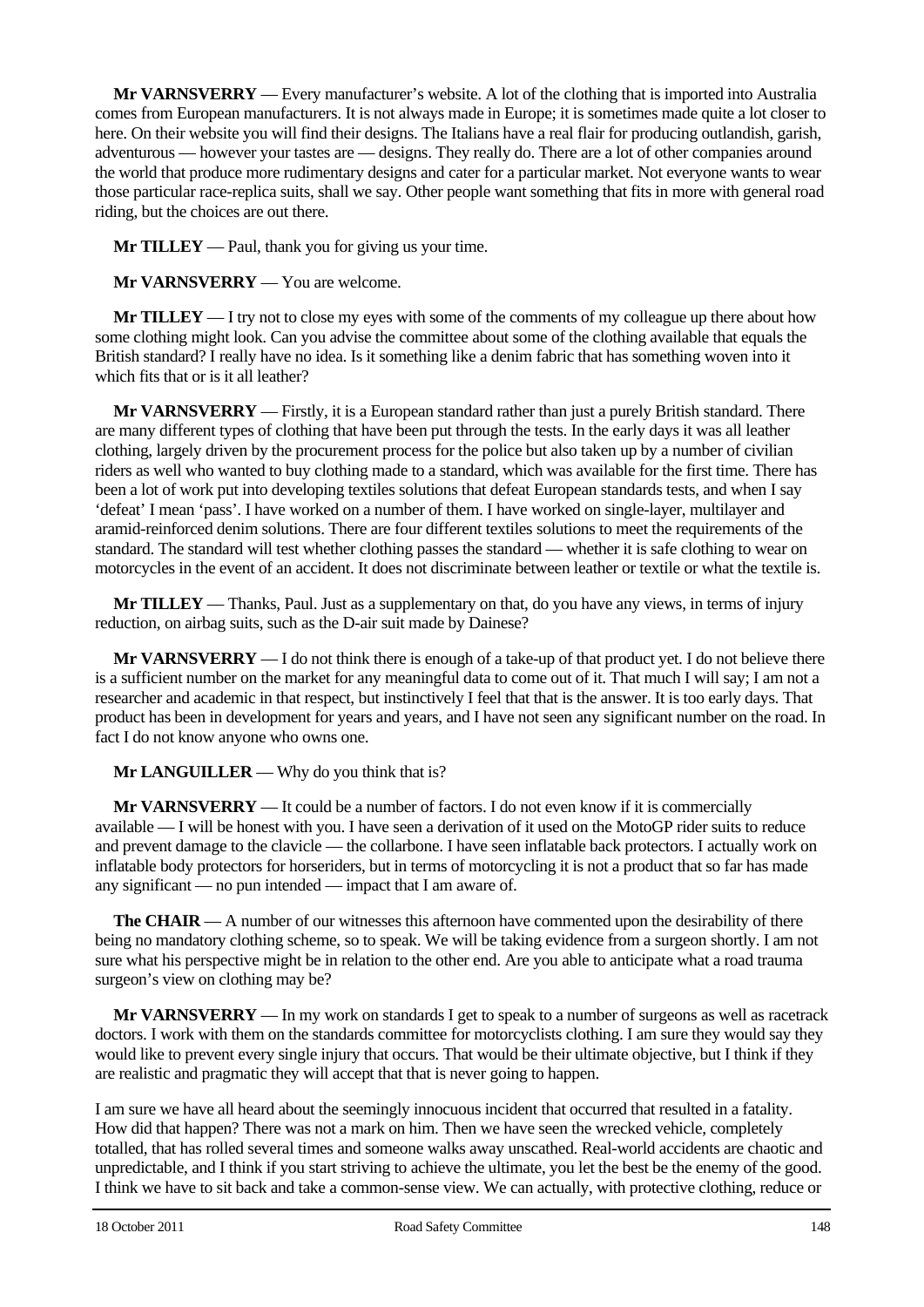prevent some injuries. That is all you will ever do; you will not prevent them all. There are injuries that the clothing cannot prevent, such as striking solid objects at speed, rotational forces or twisting, bending forces. That is established, it is accepted, and it is referenced in the European standards.

I come back to the point I made earlier in that I think riders need to be educated. They need to be encouraged and, if they can be, assisted through the removal of GST for clothing that meets a certain status. I am completely against compulsion because I do not believe it will deliver what those who may advocate it believe it will.

**Mr LANGUILLER** — Just in relation to the GST, is there any jurisdiction that you are aware of where that may apply?

**Mr VARNSVERRY** — Certainly when we have tried it in the UK we have gone to the transport department and they have said it is a Treasury matter. We have gone to Treasury and they have said it is a transport matter. So we play tennis, and I do not think the game has yet ended.

**Mr LANGUILLER** — Can I just make a further observation, if I may, through the Chair? In Italy, France and Spain, and so on, I have seen thousands of women riders wearing high heels — and here too in Melbourne — and men wearing thongs. My observation is that it is probably not terribly safe. Is there any research or any evidence that may suggest it is worth encouraging those riders not to wear these things, or otherwise? I concur with the notion that we need to develop policy based on research and scientific evidence and so on. Anecdotally it appears to me to be potentially dangerous, but is that the case?

**Mr VARNSVERRY** — The only research I am aware of is being conducted, prepared and compiled here in Australia, and I think you are hearing from Dr Liz de Rome later in your series of meetings.

**Mr LANGUILLER** — Not in Europe?

**Mr VARNSVERRY** — No, it is happening here in Australia. We have the standards and it is almost as if the standards are a full stop. What is happening here in Australia with the TAC and MAA initiatives is actually adding value to the European standards in a way that is meaningful to riders. I think if you can make it work here and you can inform those motorcyclists why they should wear robust clothing, then you are actually stealing a march on the rest of the world, and I say that sincerely.

**Mr LANGUILLER** — What is the standard in Europe in relation to the wearing of high heels and thongs and so on? Is there any?

**Mr VARNSVERRY** — No. I think thongs means something different over here?

**Mr ELSBURY** — Yes, they are flip flops.

**Mr VARNSVERRY** — Yes, I do know that. It was embarrassing the first time it was mentioned.

**Mr TILLEY** — We have certainly take into account the uptake by self-regulation, education and the market. We just heard from the previous witness, Holly Black, in relation to motor scooters and mopeds. Would the same apply to motorcycles as it would to mopeds? We are talking about the mopeds travelling under 50 kilometres an hour, because we learnt during Holly's evidence that she does not believe it should apply to that category.

**Mr VARNSVERRY** — I think here is perhaps where a star rating system with input from Holly, and obviously from members of her clientele, would be very beneficial because there needs to be an understanding of what it is they are seeking from clothing, what needs to be done to reduce injuries and where within a star rating scheme that particular demand would sit. It would probably be at the lower end of the star rating scale. The rigours through which the products are put would be reduced. We assume the rigours through which they are put on the highway would be proportionately reduced in many circumstances, whereas for a rider travelling at high speeds out of the city they would perhaps be encouraged not by any form of coercion from the administrators of the scheme but by their own desire for knowledge and to find a product that best suits their purposes. They would be encouraged towards the higher end of the scale.